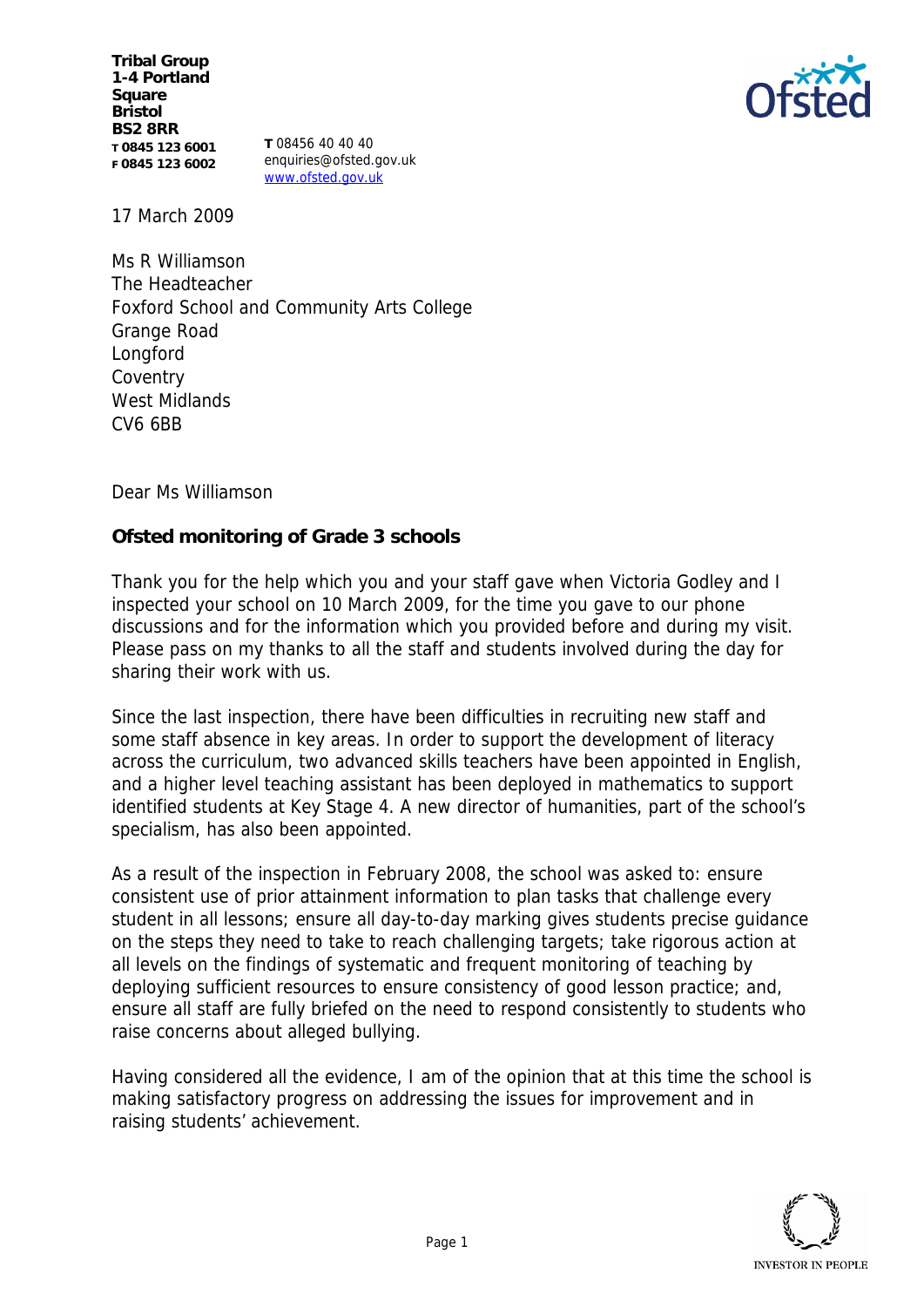

In order to make more use of the prior attainment information to plan tasks that challenge students in all lessons, the school has improved its tracking of students' progress and focused initially on raising standards in English and mathematics at Key Stage 4. This has had the impact of improving the percentage of students gaining five or more A\* to C grades by 12% in 2008, and increasing the proportion including functional English and mathematics by 8%. There has been good support from the local authority, particularly in English and mathematics. Whilst standards at Key Stage 4 are improving, they remain below national averages and some groups of students, especially boys, underperform. Directors of teaching and learning are now identifying students who require additional support and are providing appropriate intervention strategies. However, this initiative has still not had sufficient impact in all curriculum areas. Students' progress data is monitored by middle leaders to ensure the individual prior attainment of all students in all key stages is known by staff. Similar to the last inspection, too many of the lessons observed during this visit are planned only to meet the needs of one level of ability. Differentiation remains an issue for further development.

In order to ensure that all day-to-day marking gives students precise guidance on the steps they need to take to reach challenging targets, all staff have received training on assessment for learning, focusing on formative marking and assessment. All staff are now required to mark students' work regularly and include formative comments. Middle leaders are now more accountable for monitoring individual staff in their department, and this includes the quality of their marking and assessment. However, scrutiny of work and discussion with students demonstrate that work is still inconsistently marked in some curriculum areas, although there is evidence of high quality marking in English and humanities. Good use of post-it notes communicates points for improvement to students, especially at Key Stage 4. Students report that they make quicker progress in subjects where marking is frequent and formative.

Systems for monitoring teaching by senior management have improved. Middle leaders are now more accountable and take more rigorous action at all levels on the findings of systematic and frequent monitoring of teaching to ensure greater consistency. All staff have received training on what constitutes good teaching. This training was positively received and all staff welcomed the clarity of the criteria used to make judgements. As a result, senior staff are much better informed about the day-to-day quality of teaching and learning and resources are therefore deployed to ensure improvement where required. There is clear indication that weaker teachers are being well supported through personalised coaching, and the quality of teaching in Key Stage 4 is improving as demonstrated in better student outcomes in English and mathematics. There are now more opportunities for creativity and active engagement in lessons, a whole school impact of the arts college status. However, recent monitoring by senior staff indicates that the proportion of good or better teaching across the school remains similar to that observed at the last inspection and remains an issue for improvement.